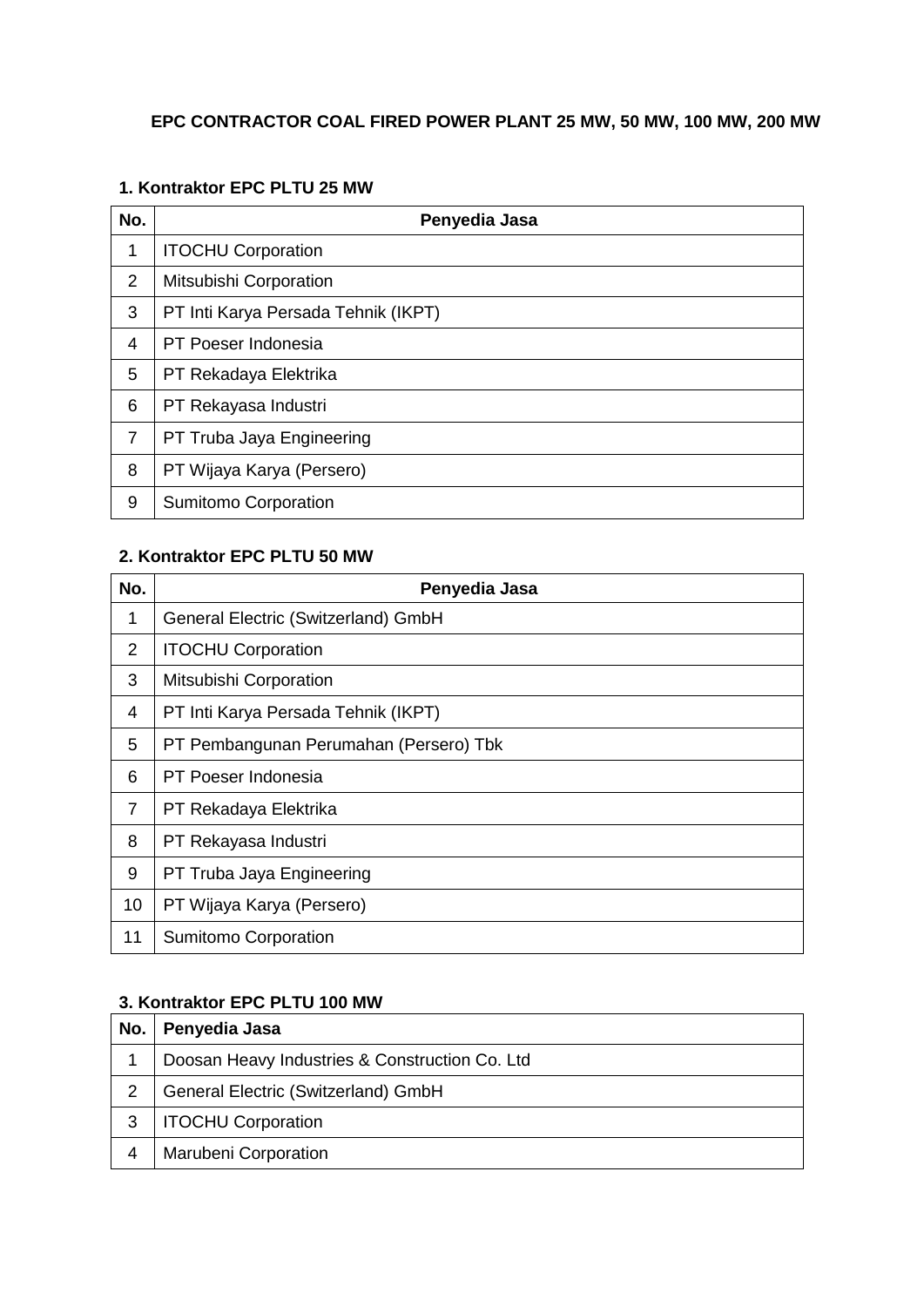| 5       | Mitsubishi Corporation              |
|---------|-------------------------------------|
| 6       | Posco Engineering & Construction    |
| 7       | PT Inti Karya Persada Tehnik (IKPT) |
| 8       | PT Rekayasa Industri                |
| 9       | PT Truba Jaya Engineering           |
| 10      | PT Wijaya Karya (Persero)           |
| 11      | <b>Sumitomo Corporation</b>         |
| $12 \,$ | Tecnimont S.p.A                     |

### **4. Kontraktor EPC PLTU 200 MW**

| No.            | Penyedia Jasa                                  |
|----------------|------------------------------------------------|
| 1              | Doosan Heavy Industries & Construction Co. Ltd |
| 2              | General Electric (Switzerland) GmbH            |
| 3              | <b>ITOCHU Corporation</b>                      |
| 4              | <b>Marubeni Corporation</b>                    |
| 5              | Mitsubishi Corporation                         |
| 6              | Posco Engineering & Construction               |
| $\overline{7}$ | PT Rekayasa Industri                           |
| 8              | PT Truba Jaya Engineering                      |
| 9              | PT Wijaya Karya (Persero)                      |
| 10             | <b>Sumitomo Corporation</b>                    |
| 11             | Tecnimont S.p.A                                |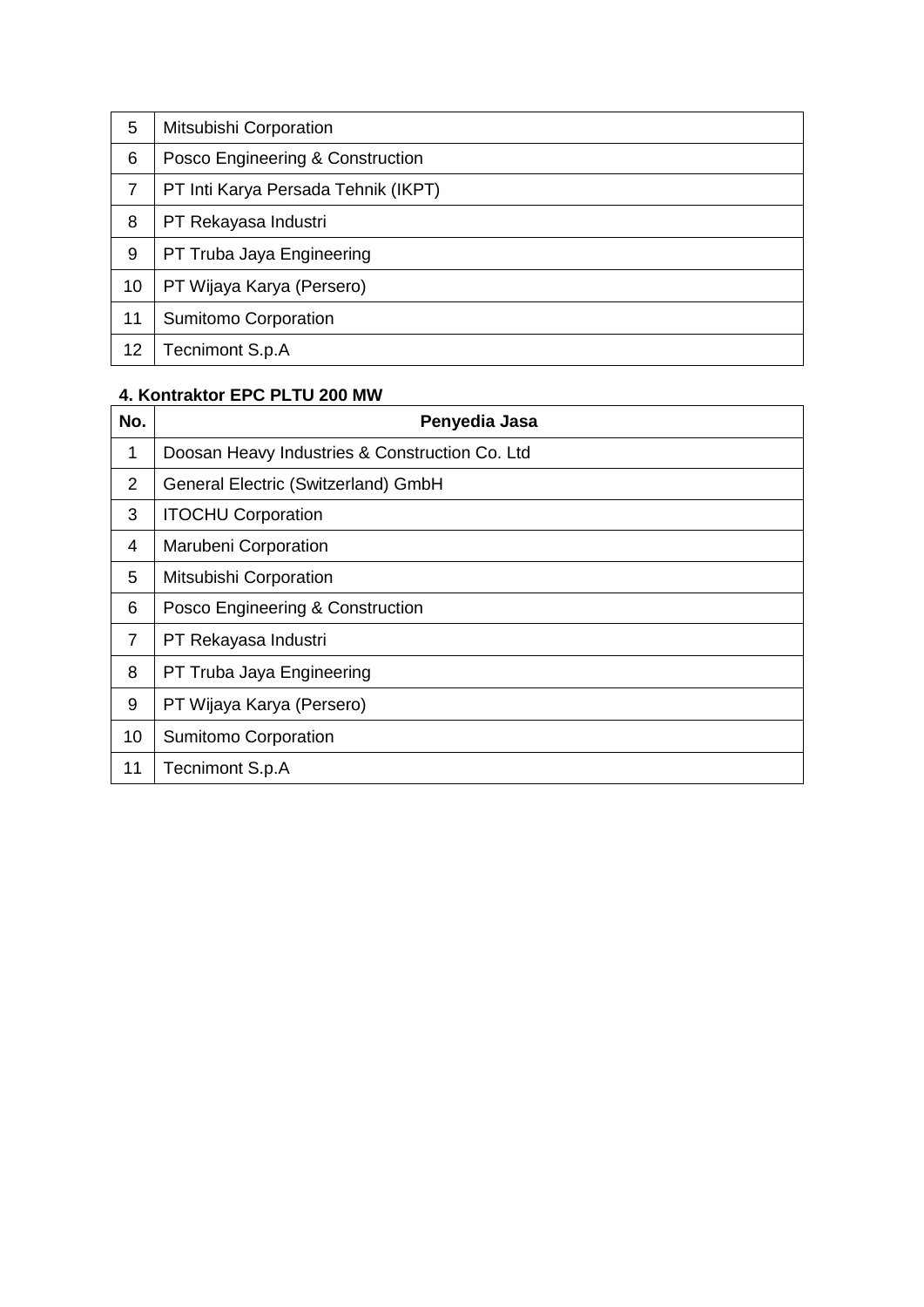### **MAJOR EQUIPMENT VENDOR COAL FIRED POWER PLANT 50 MW, 100 MW, 200 MW**

### **1. CFB Boiler**

### **a. 50 MW**

| No.            | Penyedia Jasa                                                                                   |
|----------------|-------------------------------------------------------------------------------------------------|
| 1              | Doosan Heavy Industries and Construction Co., Ltd.                                              |
| 2              | General Electric (Switzerland) GmbH                                                             |
| 3              | <b>IHI Corporation</b>                                                                          |
| $\overline{4}$ | PT thyssenkrupp Industrial Solutions Indonesia - thyssenkrupp Industrial<br><b>Solutions AG</b> |
| 5              | PT Valmet - Valmet Power Oy                                                                     |
| 6              | RAFAKO S.A.                                                                                     |
| $\overline{7}$ | Sumitomo Heavy Industries., Ltd                                                                 |
| 8              | The Babcock & Wilcox Company                                                                    |

#### **b. 100 MW**

| No. | Penyedia Jasa                                      |
|-----|----------------------------------------------------|
| 1   | Doosan Heavy Industries and Construction Co., Ltd. |
| 2   | General Electric (Switzerland) GmbH                |
| 3   | PT Valmet - Valmet Power Oy                        |
| 4   | RAFAKO S.A.                                        |
| 5   | Sumitomo Heavy Industries., Ltd                    |

#### **c. 200 MW**

| No. | Penyedia Jasa                                      |
|-----|----------------------------------------------------|
|     | Doosan Heavy Industries and Construction Co., Ltd. |
| 2   | General Electric (Switzerland) GmbH                |
| 3   | PT Valmet - Valmet Power Oy                        |
|     | RAFAKO S.A.                                        |
| 5   | Sumitomo Heavy Industries., Ltd                    |

### **2. PC Boiler**

### **a. 50 MW**

| No. | Penyedia Jasa                                      |
|-----|----------------------------------------------------|
|     | BHI Co. Ltd.                                       |
| 2   | Doosan Heavy Industries and Construction Co., Ltd. |
| 3   | General Electric (Switzerland) GmbH                |
| 4   | <b>IHI Corporation</b>                             |
| 5   | Kawasaki Heavy Industries., Ltd.                   |
| 6   | Mitsubishi Hitachi Power Systems                   |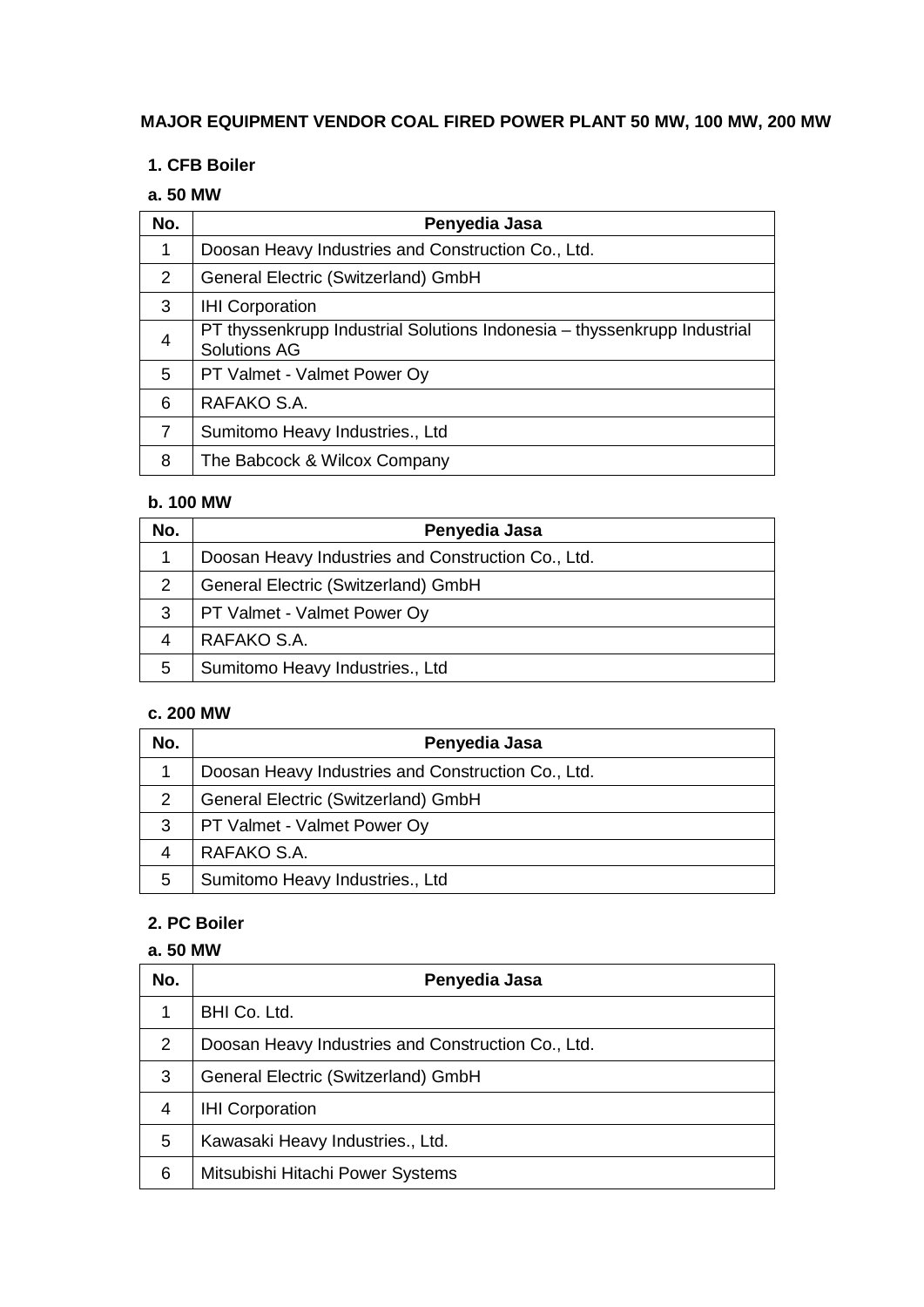| I RAFAKO S.A.                |
|------------------------------|
| The Babcock & Wilcox Company |

### **b. 100 MW**

| No. | Penyedia Jasa                                      |
|-----|----------------------------------------------------|
| 1   | BHI Co., Ltd.                                      |
| 2   | Doosan Heavy Industries and Construction Co., Ltd. |
| 3   | General Electric (Switzerland) GmbH                |
| 4   | <b>IHI Corporation</b>                             |
| 5   | Kawasaki Heavy Industries., Ltd.                   |
| 6   | RAFAKO S.A.                                        |
| 7   | The Babcock & Wilcox Company                       |

#### **c. 200 MW**

| No.            | Penyedia Jasa                                      |
|----------------|----------------------------------------------------|
| 1              | BHI Co., Ltd.                                      |
| 2              | Doosan Heavy Industries and Construction Co., Ltd. |
| 3              | General Electric (Switzerland) GmbH                |
| $\overline{4}$ | <b>IHI Corporation</b>                             |
| 5              | RAFAKO S.A.                                        |
| 6              | The Babcock & Wilcox Company                       |

# **3. Steam Turbine**

#### **a. 50 MW**

| No.             | Penyedia Jasa                                            |
|-----------------|----------------------------------------------------------|
| 1               | Doosan Heavy Industries and Construction Co., Ltd.       |
| $\overline{2}$  | Doosan Skoda Power                                       |
| 3               | Franco Tosi Meccanica SpA                                |
| 4               | Fuji Electric Co., Ltd                                   |
| 5               | General Electric (Switzerland) GmbH                      |
| 6               | <b>JFE Engineering Corporation</b>                       |
| $\overline{7}$  | Kawasaki Heavy Industries., Ltd.                         |
| 8               | Mitsubishi Hitachi Power Systems                         |
| 9               | PT MAN Diesel & Turbo Indonesia - MAN Diesel & Turbo SE  |
| 10              | PT Siemens Indonesia - Siemens AG                        |
| 11              | Shin Nippon Machinery Co., Ltd                           |
| 12 <sub>2</sub> | <b>Toshiba Energy Systems &amp; Solution Corporation</b> |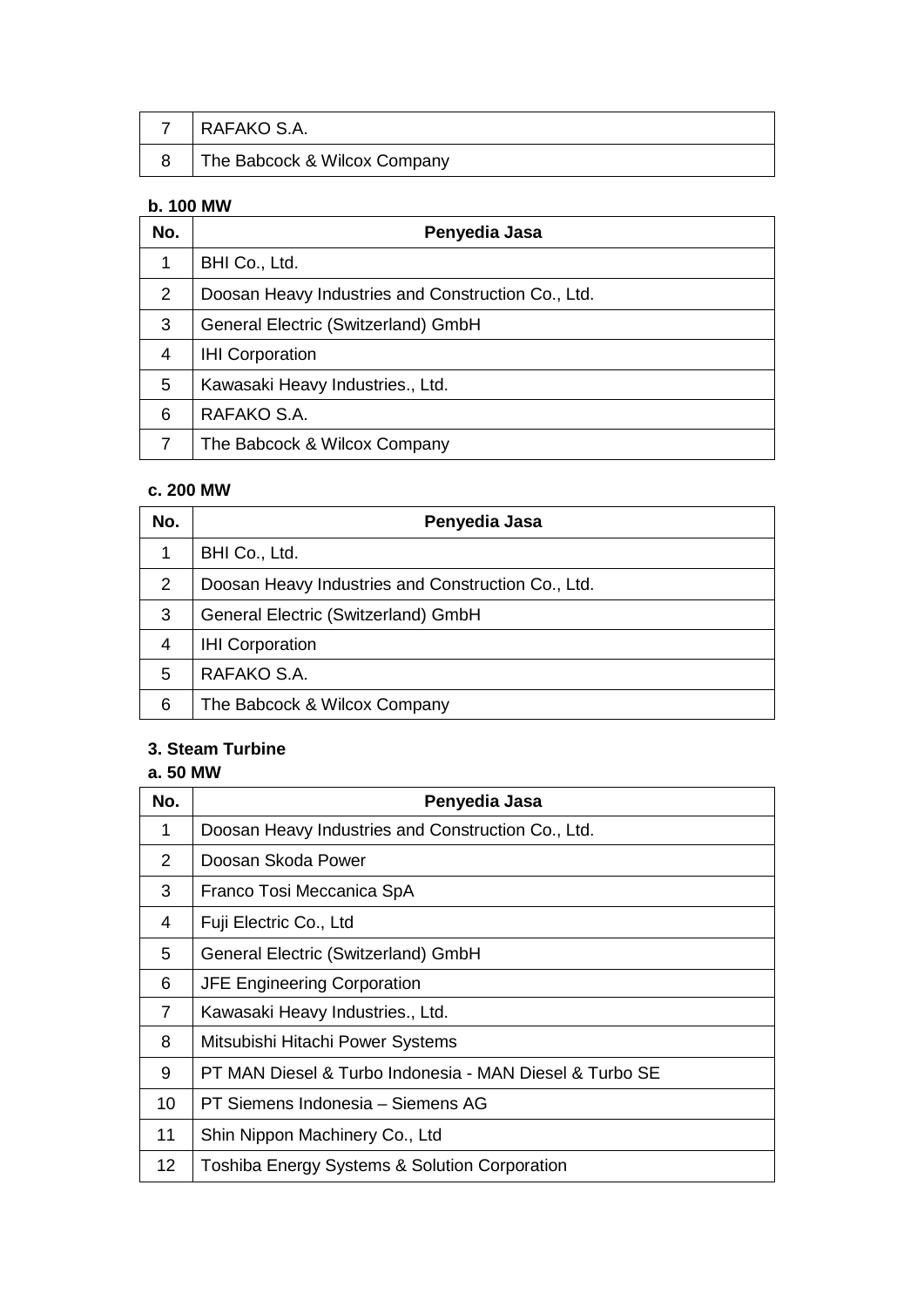#### **b. 100 MW**

| No. | Penyedia Jasa                                           |
|-----|---------------------------------------------------------|
| 1   | Ansaldo Energia S.p.A.                                  |
| 2   | Doosan Heavy Industries and Construction Co., Ltd.      |
| 3   | Doosan Škoda Power (DSPW)                               |
| 4   | Franco Tosi Meccanica SpA                               |
| 5   | General Electric (Switzerland) GmbH                     |
| 6   | PT MAN Diesel & Turbo Indonesia - MAN Diesel & Turbo SE |
| 7   | Siemens AG                                              |
| 8   | Toshiba Energy Systems & Solution Corporation           |

### **c. 200 MW**

| No.             | Penyedia Jasa                                            |
|-----------------|----------------------------------------------------------|
| 1               | Ansaldo Energia S.p.A.                                   |
| 2               | Doosan Heavy Industries and Construction Co., Ltd.       |
| 3               | Doosan Škoda Power (DSPW)                                |
| 4               | Franco Tosi Meccanica SpA                                |
| $5\phantom{.0}$ | General Electric (Switzerland) GmbH                      |
| 6               | PT Siemens Indonesia - Siemens AG                        |
|                 | <b>Toshiba Energy Systems &amp; Solution Corporation</b> |

#### **4. Generator**

### **a. 50 MW**

| No. | Penyedia Jasa                                            |
|-----|----------------------------------------------------------|
| 1   | Doosan Heavy Industries and Construction Co., Ltd.       |
| 2   | Fuji Electric Co., Ltd                                   |
| 3   | General Electric (Switzerland) GmbH                      |
| 4   | Mitsubishi Hitachi Power Systems                         |
| 5   | PT Siemens Indonesia - Siemens AG                        |
| 6   | <b>Toshiba Energy Systems &amp; Solution Corporation</b> |

### **b. 100 MW**

| No. | Penyedia Jasa                                      |
|-----|----------------------------------------------------|
|     | Ansaldo Energia S.p.A.                             |
|     | Doosan Heavy Industries and Construction Co., Ltd. |
| 3   | Doosan Škoda Power (DSPW)                          |
|     | General Electric (Switzerland) GmbH                |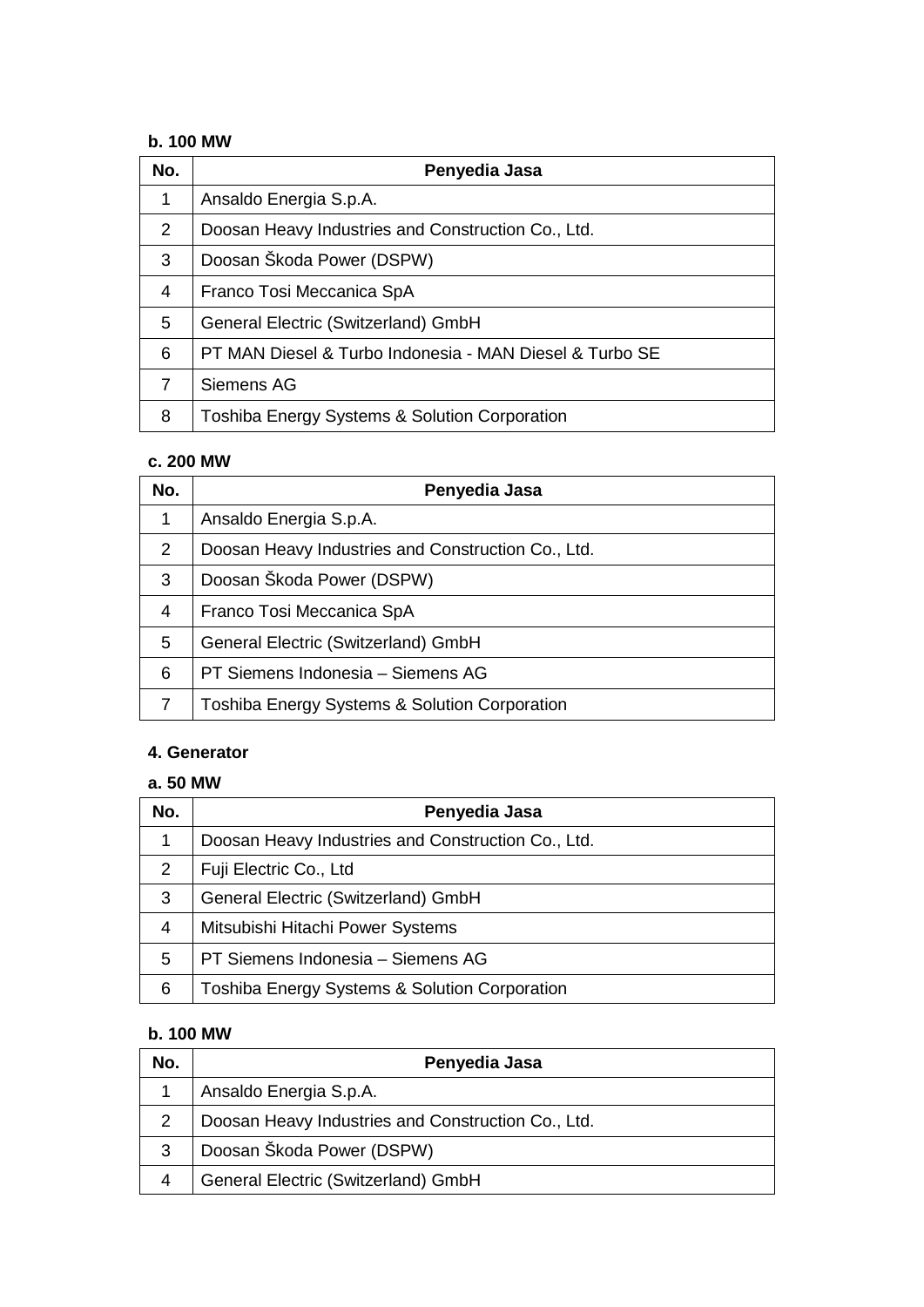| 5   PT Siemens Indonesia – Siemens AG         |
|-----------------------------------------------|
| Toshiba Energy Systems & Solution Corporation |

# **c. 200 MW**

| No.            | Penyedia Jasa                                            |
|----------------|----------------------------------------------------------|
| 1              | Ansaldo Energia S.p.A.                                   |
| $\overline{2}$ | Doosan Heavy Industries and Construction Co., Ltd.       |
| 3              | Doosan Škoda Power (DSPW)                                |
| 4              | General Electric (Switzerland) GmbH                      |
| 5              | PT Siemens Indonesia - Siemens AG                        |
| 6              | <b>Toshiba Energy Systems &amp; Solution Corporation</b> |

# **5. Ship Unloader**

### **a. 50 MW**

| No.            | Penyedia Jasa                                                                                   |
|----------------|-------------------------------------------------------------------------------------------------|
| 1              | Doosan Heavy Industries and Construction Co., Ltd.                                              |
| 2              | IHI Transport Machinery Co., Ltd                                                                |
| 3              | Kawasaki Heavy Industries., Ltd.                                                                |
| $\overline{4}$ | PT thyssenkrupp Industrial Solutions Indonesia - thyssenkrupp Industrial<br><b>Solutions AG</b> |
| 5              | Sumitomo Heavy Industries Material Handling Systems Co., Ltd.                                   |

### **b. 100 MW**

| No.            | Penyedia Jasa                                                                            |
|----------------|------------------------------------------------------------------------------------------|
| 1              | Doosan Heavy Industries and Construction Co., Ltd.                                       |
| 2              | IHI Transport Machinery Co., Ltd                                                         |
| 3              | Kawasaki Heavy Industries., Ltd.                                                         |
| $\overline{4}$ | Sumitomo Heavy Industries Material Handling Systems Co., Ltd.                            |
| 5              | thyssenkrupp Industrial Solutions AG - PT Thyssenkrupp Industrial<br>Solutions Indonesia |

### **c. 200 MW**

| No. | Penyedia Jasa                                                                            |
|-----|------------------------------------------------------------------------------------------|
| 1   | Doosan Heavy Industries and Construction Co., Ltd.                                       |
| 2   | IHI Transport Machinery Co., Ltd                                                         |
| 3   | Sumitomo Heavy Industries Material Handling Systems Co., Ltd.                            |
| 4   | thyssenkrupp Industrial Solutions AG - PT Thyssenkrupp Industrial<br>Solutions Indonesia |